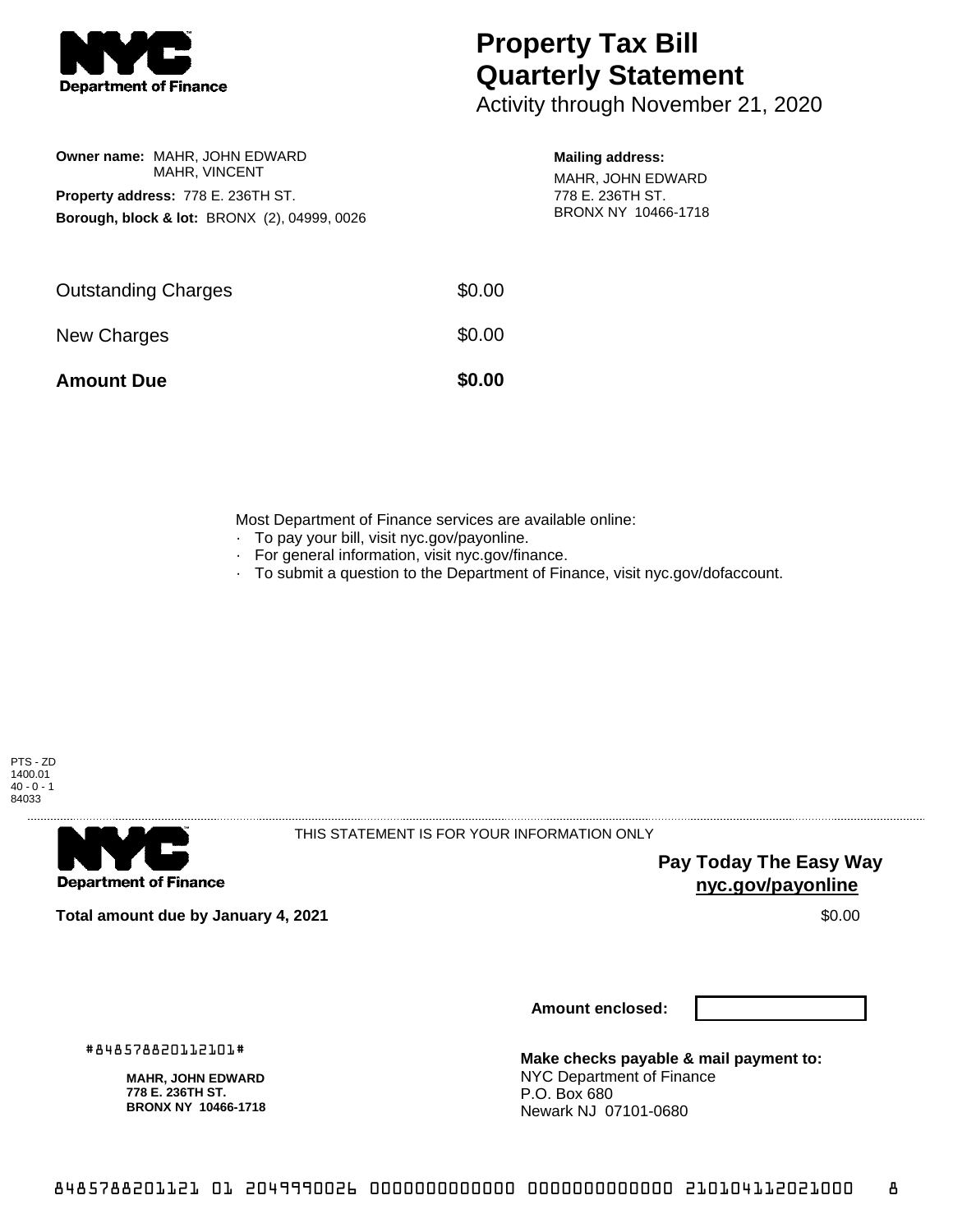

| <b>Previous Charges</b><br>Total previous charges including interest and payments |                      |                          | Amount<br>\$0.00               |
|-----------------------------------------------------------------------------------|----------------------|--------------------------|--------------------------------|
|                                                                                   |                      |                          |                                |
| Finance-Property Tax<br><b>Adopted Tax Rate</b><br>Payment Adjusted               | 01/01/2021           | 01/01/2021               | \$0.00<br>$$-13.48$<br>\$13.48 |
| <b>Total current charges</b>                                                      |                      |                          | \$0.00                         |
| <b>Tax Year Charges Remaining</b>                                                 | <b>Activity Date</b> | Due Date                 | <b>Amount</b>                  |
| Finance-Property Tax<br><b>Adopted Tax Rate</b>                                   |                      | 04/01/2021               | \$0.00<br>$$-13.48$            |
| <b>Early Payment Discount</b><br>Payment Adjusted                                 | 01/01/2021           | 04/01/2021               | \$0.13<br>\$13.35              |
| Total tax year charges remaining                                                  |                      |                          | \$0.00                         |
| <b>Overpayments/Credits</b>                                                       | <b>Activity Date</b> | <b>Due Date</b>          | Amount                         |
| <b>Credit Balance</b><br><b>Credit Balance</b>                                    |                      | 07/01/2020<br>07/01/2020 | $$-0.26$<br>$$-26.83$          |
| Total overpayments/credits remaining on account                                   |                      |                          | \$27.09                        |

You must apply for a refund or a transfer of credits resulting from overpayments within six years of the date of **the overpayment or credit. Please note that overpayments and credits are automatically applied to unpaid taxes.**

## **Home banking payment instructions:**

- 1. **Log** into your bank or online bill pay website.
- 2. **Add** the new payee: NYC DOF Property Tax. Enter your account number, which is your boro, block and lot, as it appears here: 2-04999-0026 . You may also need to enter the address for the Department of Finance. The address is P.O. Box 680, Newark NJ 07101-0680.
- 3. **Schedule** your online payment using your checking or savings account.

## **Did Your Mailing Address Change?** If so, please visit us at **nyc.gov/changemailingaddress** or call **311.**

When you provide a check as payment, you authorize us either to use information from your check to make a one-time electronic fund transfer from your account or to process the payment as a check transaction.